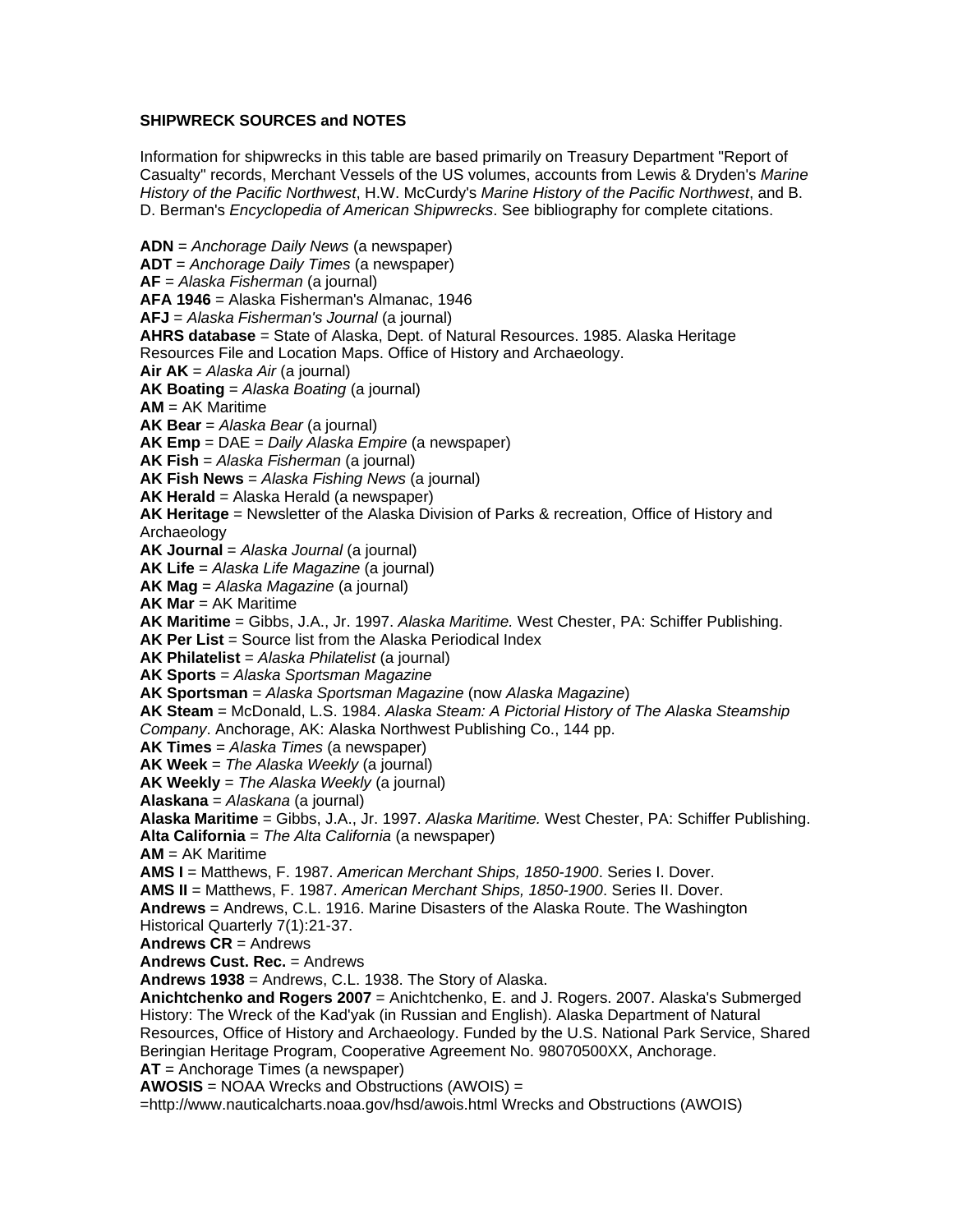**Bancroft** = Bancroft, Hubert Howe. 1886. *The History of Alaska, 1730-1885*. San Francisco: A. L. Bancroft & Co.

**Berm** = Berman

**Berman** = Berman, B.D. 1972. *Encyclopedia of American Shipwrecks*. Boston: Mariners Press Inc., 308 pp.

**BIA Notes** = BIA, Ken Pratt/Matt O'Leary, have photos [seen in 1989], pers. com., 10/20/98 **Black 1983** = Black, L.T. 1983. Record of Maritime Disasters in Russian America, Part one: 1741-1799. In: *Proceedings of The Alaska Marine Archaeology Workshop May 17-19, 1983, Sitka, Alaska*. Fairbanks, AK: University of Alaska, Alaska Sea Grant College Program. Sea Grant Report 83-9, Sept. 1983, pp. 43-58.

**Black & Desson 1986** = Black, LT. and D. Desson. 1986. *Early Russian Contact*. Alaska Historical Commission Studies in History No. 191, Anchorage, AK, 50 pp.

**Bockstoce 1979** = Bockstoce, J.R. 1979. Whaling and Trading Shipping Losses in the Bering, Chukchi, and Beaufort Seas. Shipwreck list compiled for the USDOI, MMS

**Bockstoce 2006** = Bockstoce, J.R. 2006. Nineteenth century commercial shipping losses in the northern Bering Sea, Chukchi Sea, and Beaufort Sea = http://www.cnrs-

scrn.org/northern\_mariner/vol16/tnm\_16\_2\_53-68.pdf

**Brenner Notes** = Brenner, Diane. Notes on the *Kaisei Maru.* Alaska Museum of History & Art. **Brinck** = Brinck, L. "Wreck of the Star of Bengal." *Alaska Southeaster.*

**Brown** = Brown, G.T. 1966. *Principal Vessels in the Pacific Coastwise Trade: Ships That Sail No More*.

**Browning** = Browning, R.J. 1974. *Fisheries of the North Pacific*. Alaska Northwest Publishing Company.

**Brunelle** = Shipwreck List from Brunelle/Reischl

**Burwell articles** = Various articles written by Mike Burwell for the *Sea Chest*, journal of the Puget Sound Maritime Historical Society: Burwell, M. "The Steamer *Politkofsky*," Parts I-IV, *The Sea Chest*, Vol. 32, Nos. 3 (3/1999) & 4 (6/1999) and Vol. 33, Nos. 1 (9/1999) & 2 (12/1999)

**Burwell 1998** = *Islander* paper

**Burwell, M., "***SS Northwestern***, Part I,"** *Sea Chest***, 9/1995** 

**Burwell, M., "***SS Northwestern***, Part II,"** *Sea Chest***, 12/1995** 

**Burwell Paper** = *Denali* paper

**Burwell 2005** = *Phyllis S* paper

**Caldwell** = Caldwell, F.E. 1986. *Land of The Ocean Mists: The Wild Ocean Coast West of Glacier Bay*. Edmonds, WA: Alaska Northwest Publishing Co., 223 pp.

**CDAK** = *Cordova Daily Alaskan* (a newspaper)

**CG WW II List** = CG List of WW II losses = http://www.usmm.org/casualty.html

**CGD&SWF** = Coast Guard Disaster and Shipwreck Files

**CGDB** = U.S. Coast Guard. Juneau Marine Safety Office. Excel spreadsheet of fishing vessel incidents, 1989-2004.

**CGER** = Coast Guard Enforcement Reports =

http://www.fakr.noaa.gov/npfmc/misc\_pub/misc\_pub.htm

**CGMIX** = http://cgmix.uscg.mil/PSIX/PSIXSearch.aspx

 $CGNR =$  Coast Guard 17<sup>th</sup> District News Releases =

http://www.uscgalaska.com/go/doc/780/474403/

**CGPSIE** = CGMIX

**CG Records** = Various records from the U.S. Coast Guard

**CG Ves Doc** = CGMIX

**CGVDB** = CGMIX

**CG WWII List** = http://www.usmm.org/shipsunkdamaged.html

**Chitina Leader** = *Chitina Leader* (a newspaper)

**Cloe** = Cloe, J.H. 1990. *The Aleutian Warriors, Part 1: A History of the 11th Air Force & Fleet Wing 4*. Missoula, MT: Anchorage Chapter, Air Force Association & Pictorial Histories Publishing. **Cloe and Monaghan 1984** = Cloe, J.H. and M.F. Monaghan. 1984*. Top Cover for America: The Air Force in Alaska, 1920-1983*.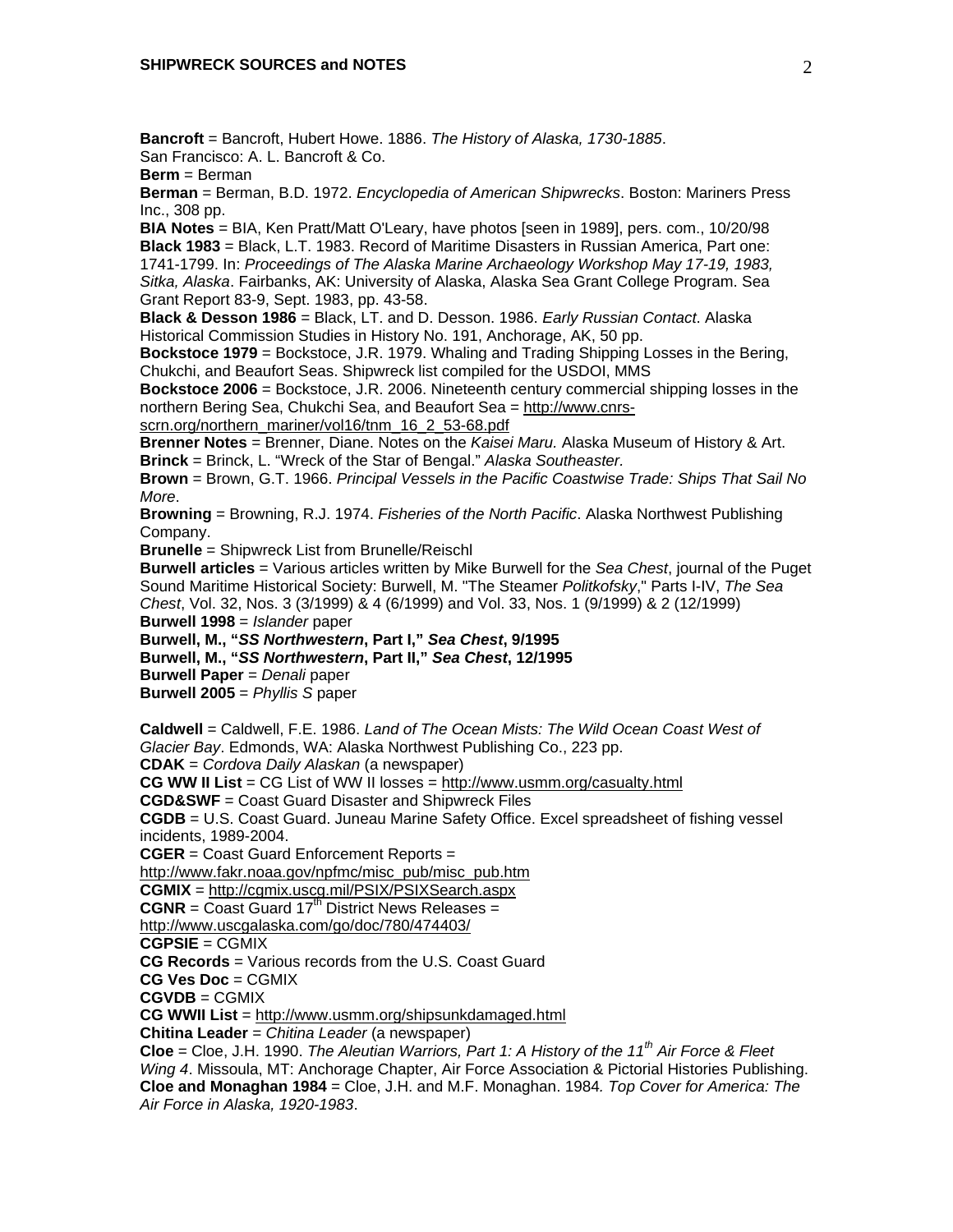**Cloe 1993** = Cloe

**Coates, K.** = Coates, K. and B. Morrison, *The Sinking of the Princess Sophia — Taking the North Down With Her*

**Cohen** = Cohen, S. *The Forgotten War*. Volumes I-IV. Missoula, MT: Pictorial Histories Publishing.

**Cord AK** = *Cordova Alaskan* (a newspaper)

**Cordova Times** = *Cordova Times* (a newspaper)

**CR** = Custom's Report of Casualty record. 1982. Alaska Shipwrecks, 1741-1939. Government Reports on Alaska Wrecks, 5 vols. Microfilmed for the Alaska State Library by Commercial Microfilm Service, Bellevue, WA.

**CR book** = CR

**CR misc.** = U.S. Dept. of the Treasury, Customs Service. 1851-1940. Governmental Reports of Alaska Shipwrecks.

**CVDB** = CGMIX

 $CWR = CR$ 

**DAS** = *The Daily Alaskan* (Skagway) (a newspaper)

**DAE** = AK Emp = *Daily Alaska Empire* (a newspaper)

**DAD** = *Daily Alaska Dispatch* (Juneau) (a newspaper)

**Daily AK Dispatch** = *Daily Alaska Dispatch* (a newspaper)

**Daily Colonist** = *Daily Colonist* (a newspaper)

Daily Sitka Sentinel = *Daily Sitka Sentinel* (a newspaper)l

**Dawson 1990** = Dawson, D. Shipwreck list prepared for the National Park Service, Anchorage, 4/20/1990 by Don "Bucky" Dawson, Ketchikan Alaska.

**Dawson Daily News** = *Dawson Daily News* (a newspaper)

**DDS** = Hocking, C. 1969. *Dictionary of Disasters at Sea During the Age of Steam*. Naval and Military press.

**DeArmond Letter 1/12/1994** = Letter to Michael Burwell, pers. com

**DeArm Sitka Chron** = DeArmond, R.N. 1993. *A Sitka Chronology: 1867-1987*. Sitka Historical **Society** 

**DHF** = *Dutch Harbor Fisherman* (a newspaper)

**Dilliplane** = Dilliplane, T.L. and D. Rigg. 1984. *People of the Kaisei-Maru*. Heritage No. 19 (April):1-2. Anchorage, AK: State of Alaska, Division of Parks and Outdoor Recreation. Monthly Newsletter of the Alaska Office of History and Archaeology.

**Dillon, Lost At Sea** = Dillon, P. 1998. *Lost At Sea: An American Tragedy*. New York: Dial Press **DNM** = *Fairbanks Daily News-Miner* (a newspaper)

**DSC** = DeArm Sitka Chron

**Dutch HF** = DHF = *Dutch Harbor Fisherman* (a newspaper)

**DV Files** = NARA Anchorage, Dead Vessel Files

**Eley** = Eley, W.D. 2000. *Needs Assessment for a Major Fuel Oil Spill Glacier Bay National Park and Preserve*, May 2000 **EPA Cook Inlet List** = Shipwreck list compiled by the EPA in 1976. **Eric Nelson =** Eric Nelson, FWS, pers. com. (various)

**Evening Democrat [Warren, PA]** = *Evening Democrat* (a newspaper)

**Everett Herald** = *Everett Herald* (a newspaper)

**Fair Daily Times** = *Fairbanks Daily Times* (a newspaper) **Fairbanks News-Miner** = *Fairbanks Daily News-Miner* (a newspaper) **Fields** = Fields, W.M. *Now It Can Be Told: Stories of Alaskan Pioneer Ranchers* **Fish News** = *Fishermen's News* (a journal) **Fitzgerald email 8/9/2006 FN** = *Fishermen's News* (a journal) **Fort Bragg Advocate-News** = *Fort Bragg Advocate-News* (a newspaper)

**Freeman** = Freeman, E. *Those Navy Guys and Their PBY'S*. Spokane, WA: Kedging Publishing, 1992.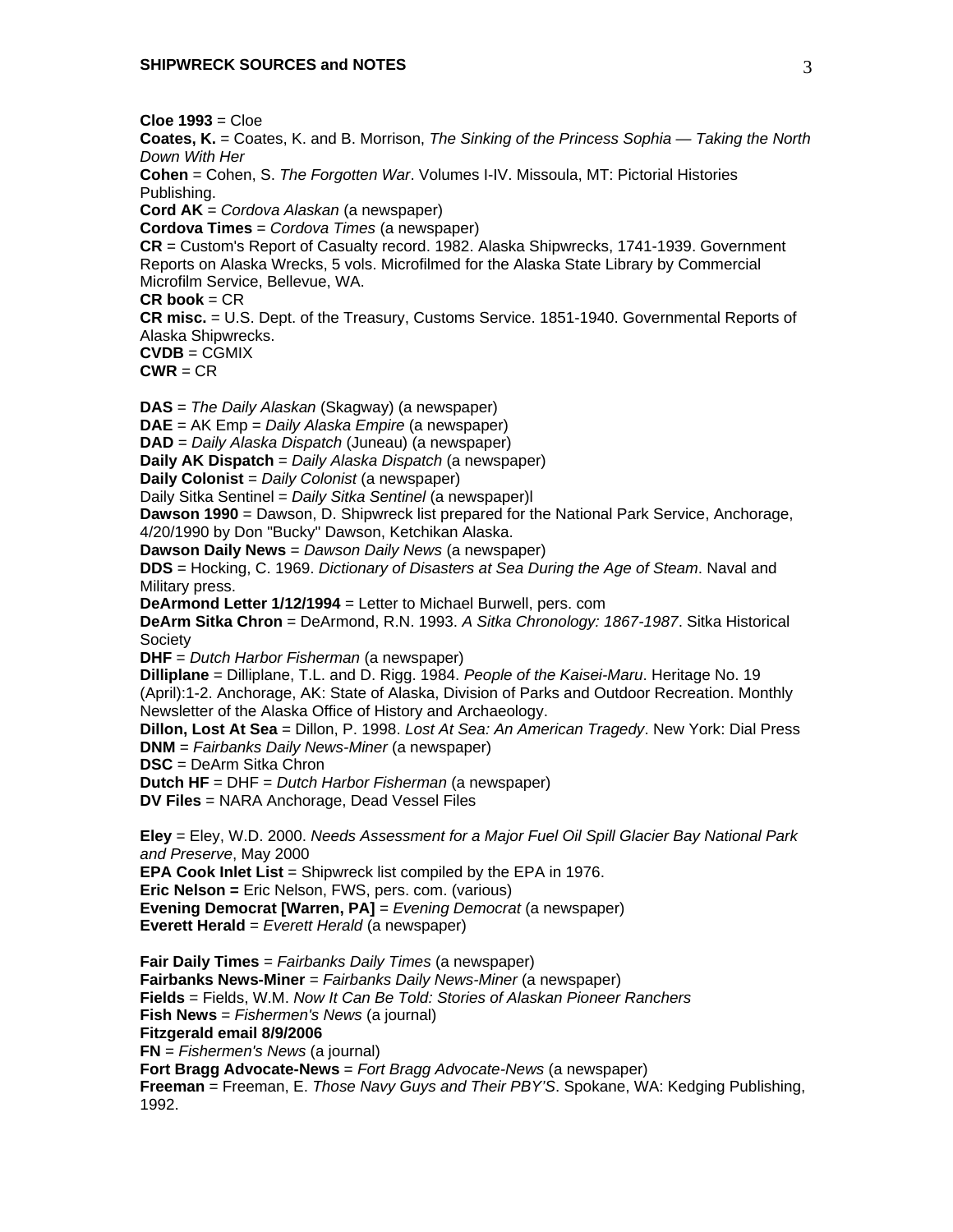**Fresno Bee** = *Fresno Bee* (a newspaper) **FVUS** = Nautilus Press. 1994. *Fishing Vessels of the US*. Nautilus press

**Garfield** = Garfield, B. 1995. *The Thousand-Mile War: World War II in Alaska and the Aleutians*. Fairbanks, AK: University of Alaska Press. **Gibbs 1957** = Gibbs, J.A., Jr. 1957. *Shipwrecks of the Pacific Coast*. Portland, OR: Binfords & Mort, Publishers, 312 pp. **Gibbs SPC** = Gibbs 1957

## **Hammond [Indiana] Times** = *Hammond Times* (a newspaper)

 $Haycox = Haycox 1983$ 

**Haycox 1983** = Haycox, S. 1983. Star Fleet Disaster: Marine Safety on The Alaska Packer's Association "Star" Line, 1893-1929. In: *Proceedings of The Alaska Marine Archaeology Workshop May 17-19, 1983, Sitka, Alaska*. Fairbanks, AK: University of Alaska, Alaska Sea Grant College Program. Sea Grant Report 83-9, Sept. 1983, pp. 95-108.

**Hegarty** = Hegarty, Reginald B. 1959. *Returns of the Whaling Vessels Sailing from American Ports, 1876-1928*

**Hekrdle** = Hekrdle 1986

**Hekrdle 1986** = Hekrdle, K.D. 1986. *Dangerous Passage: Gold Rush Shipwrecks of 1898*. Alaska Historical Commission Studies in History No. 194, June 1986, Anchorage, AK. **Hocking** = DDS

**Helbock and Dimpsey** = Helbock, H.W. and D.S. Dimpsey. 1978. *Naval Postmarks of Territorial Alaska*. Las Cruces, NM: R.W. Helbock.

**Heritage** = AK Heritage

**HN** = *Homer News* (a newspaper)

**Holm** = Holm, D. 1941. Ghosts of Alaska Commerce. *The Alaska Sportsman* 7(9): 20-22, 24-27. **Homer News** = *Homer News* (a newspaper)

**Homer Notes** = Author's notes from the Mariners' Memorial in Homer, AK

**Howay 1973** = Howay, F.A. 1973. *A List of Trading Vessels in the Maritime Fur Trade, 1785- 1825*. Edited by Richard A. Pierce. Kingston, Ontario: The Limestone Press, 208 pp.

**Huber** = Huber, L.R. 1941. Charting 26,376 Miles of Coastline, Work of U.S. Coast and Geodetic Survey for Safety of Ships and Commerce in Alaska Waters. *Alaska Life Magazine* (December):18-19.

**Idaho (Boise) Daily Statesman** = *Idaho Daily Statesman* (a newspaper) **The Independent (Long Beach)** = *The Independent* (a newspaper) **Int'l Reg. # 1** = Alaska shipwreck list, from International Registry of Sunken Ships = http://www.shipwreckregistry.com/

**Int'l Reg. # 2** = Alaska shipwreck list, from International Registry of Sunken Ships = http://www.shipwreckregistry.com/

**Int'l Reg. #3** = Alaska shipwreck list, from International Registry of Sunken Ships = http://www.shipwreckregistry.com/

**Jackson** = Jackson. W. 1969. *The Dog Hole Schooners.* California Traveler **James** = Rick James on the *George S. Wright*, pers. com. **JANAC** = Japanese Naval & Merchant Vessels Sunk During WW II by All US Submarines = http://www.valoratsea.com/JANAC.htm

**JDN** = *Juneau Daily News* (a newspaper)

**JDNO** = Juneau Daily News Online

**JNMSL** = Japanese Naval & Merchant Ship losses =

http://www.ibiblio.org/hyperwar/Japan/IJN/JANAC-Losses/index.html

**Jun Emp** = *Juneau Empire* (a newspaper)

**Juneau Empire** = *Juneau Empire* (a newspaper)

**Katalla Herald** = *Katalla Herald* (a newspaper)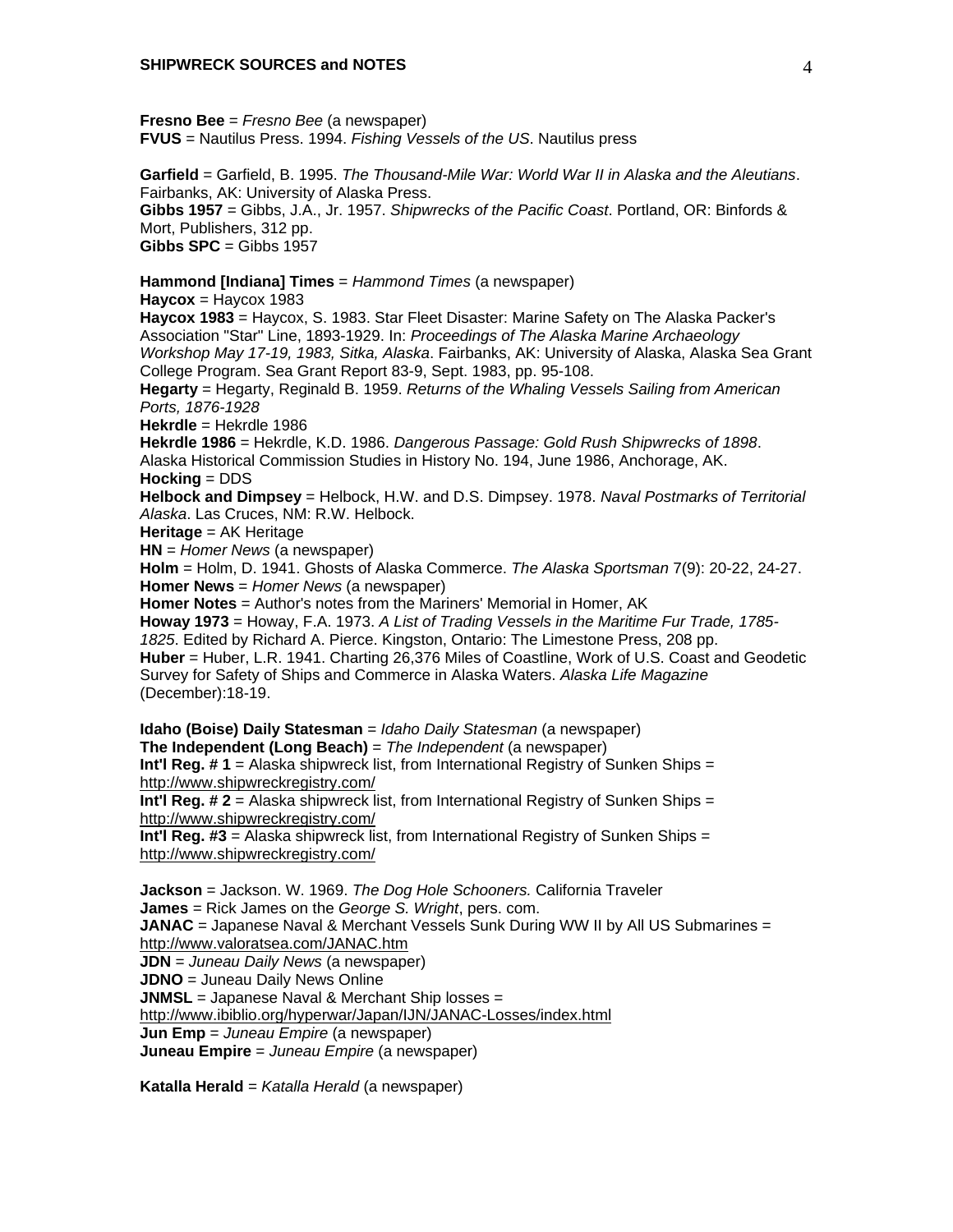**KDM** = *Kodiak Daily Mirror* (a newspaper)

**Ketch AK Chron** = Roppel, P. 1996. *An Historical Guide to Revillagigedo and Gravina Islands Alaska*.

**Ketch Daily Miner** = *Ketchikan Daily Miner* (a newspaper)

**Ketchikan Daily News** = *Ketchikan Daily News* (a newspaper)

**Ketch Miner** = *Ketchikan Miner* (a newspaper)

**Ketchikan Miner** = *Ketchikan Miner* ( a newspaper)

**Ketch Min Jrnl** = *Ketchikan Mining Journal* (a newspaper)

**Ketchikan Mining Journal** = *Ketchikan Mining Journal* (a newspaper)

**Kitchner** = Kitchner, L.D. 1954. *Flag Over The North: Story of the Northern Commercial Co.* Superior Publishing Co.

**Klondike Nugget** = *The Klondike Nugget* (a newspaper)

**Kod Mir** = *Kodiak Daily Mirror* (a newspaper)

**Kodiak Mirror** = *Kodiak Daily Mirror* (a newspaper)

**L&D** = Wright, E.W., ed. 1967. *Lewis and Dryden's Marine History of the Pacific Northwest*. Seattle: Superior Publishing Co., 494 pp. **Larson 1996** = Larson. 1996. *Spring Tides: Memories of Alaskan Towboats* **LAT** = *Los Angeles Times* (a newspaper)

**LA Times** = *Los Angeles Times* (a newspaper)

**Lethbridge (Alberta) Herald** = *Lethbridge Herald* (a newspaper)

**Lethcoe** = Lethcoe, J. and N. Lethcoe. 1985. *Cruising Guide to Prince William Sound, Vol. II, Eastern Part*. Valdez, AK: Prince William Sound Books, 181 pp.

**Lloyd, S., "Loss of the S.S. Edith, August 1915."** *Alaska History*, Vol. 15, No. 1 (Spring 2000).

**Lloyd, S., Sea Chest Article—***Saratoga*

**Lloyd, S.,** *Sea Chest* **article—***Star of Bengal*

**Lloyd, S. 2000.** *Farallon: Shipwreck and Survival on the Alaska Shore.* 

**Lloyd, S.,** *Alaska History article--Kennecott*

**Loesch** = Loesch, A., *Lutefisk on the Lens*

**Lowell Daily Sun** = *Lowell Daily Sun* (a newspaper)

**Lowell, J.,** *The Cradle of the Deep =* Lowell, J. 1929. *The Cradle of the Deep.* Simon and **Schuster** 

**LSS** = Life Saving Service Records (various years)

 $Lyman = Lyman 1942$ 

**Lyman B** = Lyman  $1941$ 

**Lyman 1941** = Lyman, B. Pacific Coast Built Sailers 1850-1905. *Marine Digest*, August 23, 1941..

**Lyman 1942** = Lyman, B. *Sailing Vessels of The Pacific Coast and Their Builders, 1850-1905* **Lytle** = Lytle, W.B. 1952. *Merchant Steam Vessels of the United States, 1807-1868*. Steamship Historical Society of America.

**Macarthur** = MacArthur, W. 1929. *Last Days of Sail on the West Coast*.

**Malin North Coast Map** = Malin, R.O. 1984. "Map of the Northwest Coast". Olympia, WA: Sobay Co.

**Marine Digest** = *Marine Digest* (a journal)

**McBride =** McBride, W.D. 1949. List of Steamboats. *Caribou and Northwest Digest*.

**Man Morning Free Press** = *Manitoba Morning Free Press* (a newspaper)

**MCC** = Newell, G., ed. 1966. *The H.W. McCurdy Marine History of the Pacific Northwest, 1895- 1965*. Seattle: Superior Publishing Co., 707 pp.

**MCC II** = Newel, G., ed. 1977. *The H.W. McCurdy Marine History of the Pacific Northwest, 1966 to 1976.* Superior Publishing.

**McPherson** = McPherson Shipwreck List. Seattle Chamber of Commerce, Alaska Bureau. Seattle Public Library.

**Mikkelsen** = Mikkelsen, E. 2005. *Mirage of the Arctic*. Lyons Press

**MM WWII List = Merchant Marine Losses in WW II =** http://www.usmm.org/casualty.html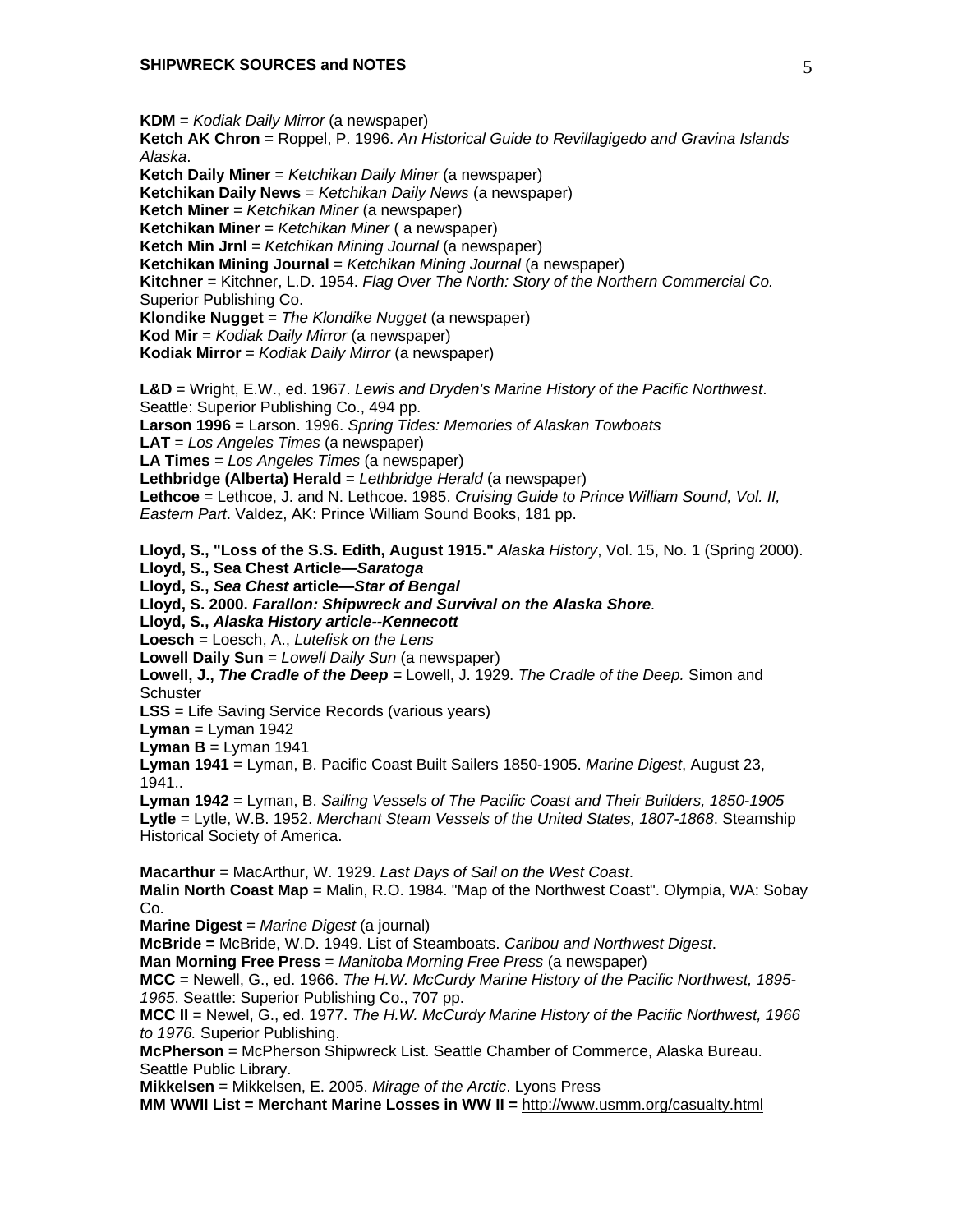**Modesto Evening News** = *Modesto Evening News* (a newspaper) **Mommsen email 3/4/2006 Moore** = Moore, J.B. 1968. *Skagway in Days Primeval*. Vantage Press. **Morrison** = Morrison, S.E. 1951. *Aleutians, Gilberts, and Marshalls, Vol. IV, History of United States Naval Operations in World War II*. Boston: Little Brown. **MV** [Year] = *Merchant Vessels of the United States* (various years). U.S. Department of the Treasury. 1906-1994. Merchant Vessels of the United States. Washington, DC: GPO. **NALS** = National Archives, Seattle. Log Books and Shipping Articles. **NavChron = US Naval Chronology of WW II =** http://www.ibiblio.org/pha/chr/chrface.html **NASS** = Nautical Archaeology Shipwreck Survey. 1986. Computer printout, Prince William Sound Community College and Alaska Dept. of Natural Resources, Office of History and Archaeology. **Nat. Fish.** = *National Fisherman* (a journal) **National Fisherman** = *National Fisherman* (a journal) **Nat. Geo.** = *National Geographic* **NAWRL** = National Archives, Pacific Alaska Region, Vessel Casualties and Violations Case Files List **Newell SOS** = Newell, Gordon. 1955. *SOS North Pacific*. Binfords & Mort **NMDL** = National Marine Digital Library = http://www.nmdl.org/aowv/whindex.cfm **NOAA Incident News** = http://www.incidentnews.gov/ **Nome Gold Digger** = *Nome Gold Digger* (a newspaper) **Nome Nugget** = *Nome Nugget* (a newspaper) **Nome Pioneer** = *Nome Pioneer* (a newspaper) **NTSB Report** = National Transportation Safety Board Reports **NWIPC List** = Naval War in the Pacific website = http://www.microworks.net/pacific/ **NYT** = *New York Times* (a newspaper) **Oakland Daily Tribune** = *Oakland Daily Tribune* (a newspaper) **Oakland Tribune** = *Oakland Tribune* (a newspaper) **Olympia Record** = *Olympia Record* (a newspaper) **Oregonian** = *Oregonian* (a newspaper)

**Pac Fish** = *Pacific Fisherman* (a journal) **Pacific Fisherman** = *Pacific Fisherman* (a journal) **Page 1905** = Page, Sidney. 1905. *Notes on the Prince William Sound Region with U.S. Grant, geologic and Mine Notes*. U.S, Geological Survey, Field Notebook **PAS** = Gibbs, J. 1986. *Peril At Sea*. West Chester, PA: Schiffer Publishing **Paterson** = Paterson, T.W. 1976. *British Columbia Shipwrecks*. J.J. Douglas, Ltd. **PERP** = Alaska, DEC, Div. of Spill Prevention and Response = http://www.dec.state.ak.us/spar/perp/response/sr\_active.htm **Pet Pilot** = *Petersburg Pilot* (a newspaper) **Petersburg Pilot** = *Petersburg Pilot* (a newspaper) **Petersburg Weekly Report** = *Petersburg Weekly Report* (a newspaper) **PH** = *Petersburg Herald* (a newspaper) **PI** = *Seattle Post-Intelligencer* (a newspaper) **Pierce 1972** = Pierce, R.A. 1972. *Alaskan Shipping, 1867-1978: Arrivals and Departures at The Port of Sitka*. Kingston, Ontario: The Limestone Press, 63 pp. **Pierce 1983** = Richard, R. A. 1983. Record of Maritime Disasters in Russian America: 1800- 1867. In: Langdon, S.J., ed. 1983. *Proceedings of the Alaska Marine Archaeology Workshop May 17-19, 1983, Sitka, Alaska*. Fairbanks, AK: University of Alaska, Alaska Sea Grant College Program. Sea Grant Report 83-9, Sept. 1983, 239 pp. **The Post-Standard (Syracuse)** = *The Post-Standard* (a newspaper) **Prov 10/8/1898** = *The Province* (a newspaper) **PSR** = Gibbs, J. 1969. *Pacific Square Riggers*. Superior Publishing Co. **PWR** = *Petersburg Weekly Report* (a newspaper)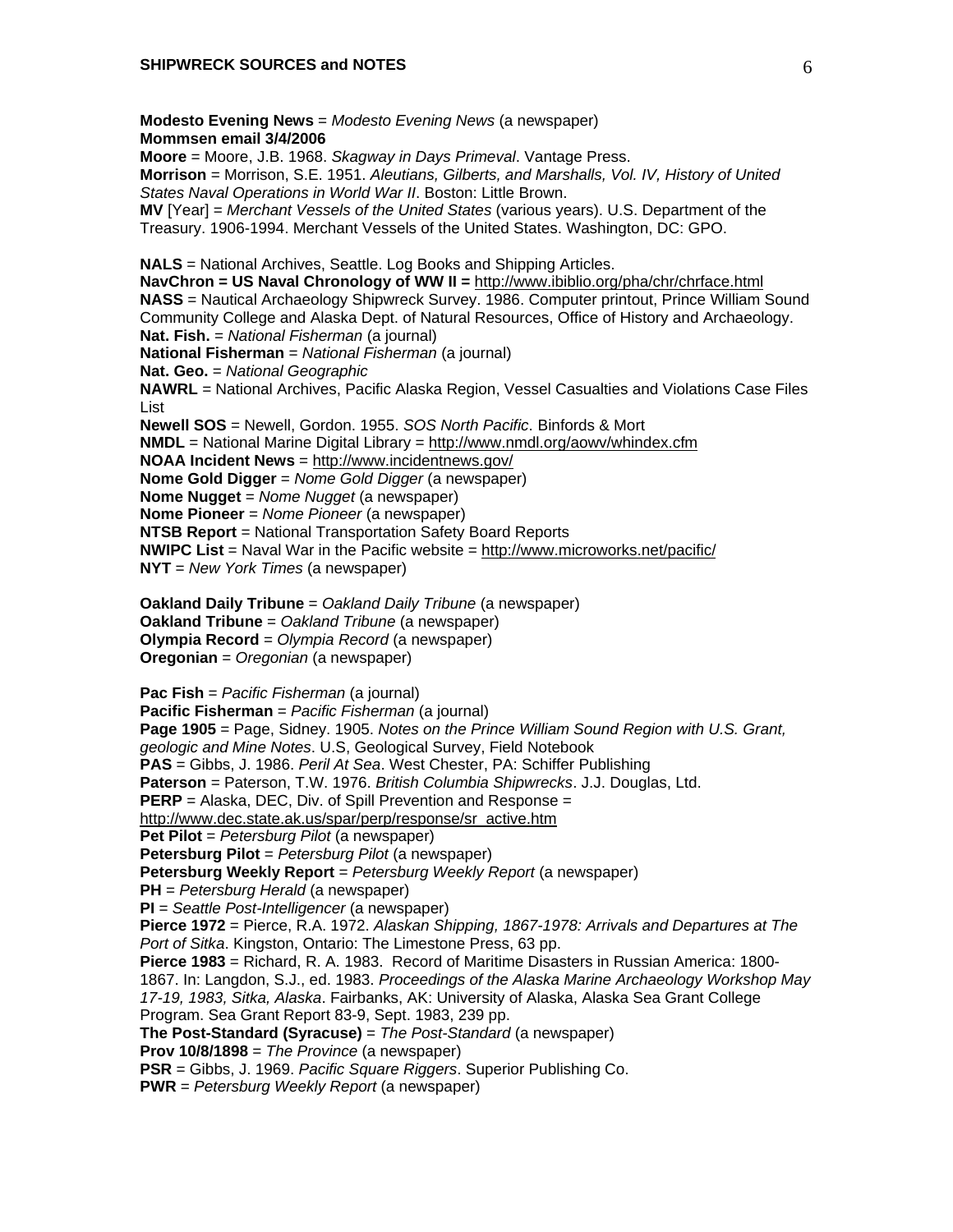**Quarterly** = Journal of the Alaska State Troopers (a journal)

**Reader's Digest** = *Readers Digest* **Rita Eagle e-mail 5/16/2008 Rogan Faith article =** Faith, R. *Sea Chest* article--*Laurada* **Rogers** = Rogers I **Rogers I** = Rogers, F. 1973. *Shipwrecks of British Columbia*. J.J. Douglas, Ltd. **Rogers II** = Rogers, F.. 1992. *More Shipwrecks of British Columbia*. J.J. Douglas, Ltd. **Rogers 1973** = Rogers I **Roppel e-mail** = various emails from Pat Roppel **Roppel 1986** = Roppel, P. 1986. *Salmon from Kodiak.: A History of the Salmon Fishery of Kodiak Island, Alaska*. Alaska Historical Commission. **Roppel 1996** = Roppel, P. 1996. An *Historical Guide to Revillagigedo and Gravina Islands Alaska*. Farwest Research. **Roppel 2001** = Roppel email 2/9/2001 **Roppel email 2/9/2001 Roppel email 4/27/2001 Roppel 1/5/2007 Roppel email 10/15/2008 Roppel email 9/30/2009 Roppel 4/3/2010 Roppel 2011**= Roppel email **Roppel Hist. Guide** = Roppel, P. 1996. *An Historical Guide to Revillagigedo and Gravina Islands Alaska*. **Roppel Hist Guide** = Ketch AK Chron **Roscoe 1953** = Roscoe, Theodore. 1953. *United States Destroyer Operations in World War II*. Annapolis, MD: Naval Institute. **S&S DB = Tacoma Library Ships & Shipping Database =** http://search.tpl.lib.wa.us/ships/ **Sander's Map** = Sanders, T. 1988. Shipwreck Map of Southeast Alaska. Juneau, AK: Southeast Graphic Media. **Sanders 1988** = Sanders, T. 1988. *Shipwreck Map of Southeast Alaska*. Juneau, AK: Southeast Graphic Media. **San Jose Mercury** = *San Jose Mercury* (a newspaper) **Schlung 2003** = Schlung, T.M. 2003. *Umnak: The People Remember*. Hardscratch Press. **SDG** = *Seward Daily Gateway* (a newspaper) **Sea Chest** = Journal of the Puget Sound Maritime Heritage Society **Seattle Daily Times** = *Seattle Daily Times* (a newspaper) **Seattle PI** = *Seattle Post-Intelligencer* (a newspaper) **Seattle T** = *Seattle Times* (a newspaper) **Seattle Times** = *Seattle Times* (a newspaper) **Sew Gate** = *Seward Gateway* (a newspaper) **Seward Gateway** = *Seward Gateway* a newspaper **Sew Ph Log** = *Seward Phoenix Log* (a newspaper) **Seward Phoenix Log** = *Seward Phoenix Log* (a newspaper) **SFBMH** = Kemble, John. 1957. *San Francisco Bay: A Pictorial Maritime History*. Bonanza Books. **SFC** = *San Francisco Chronicle* (a newspaper) **SG** = *Seward Gateway* (a newspaper) **Sit AK** = *Sitka Alaskan* (a newspaper) **Sitka Sentinel** = *Sitka Sentinel* (a newspaper) **Skagway Alaskan** = *Skagway Alaskan* (a newspaper) **Skagway Daily Alaskan** = *Skagway Daily Alaskan* (a newspaper) **SOS** = Newell, Gordon. 1955. *SOS North Pacific*. Binfords & Mort **Stadum 1984** = Stadum, Lloyd M., "Cable Ship Dellwood Of 1920," *Sea Chest* 1984 **Starbuck** = Starbuck. 1989. *History of the American Whale Fishery*. Castle Books. **Stefansson** = Stefansson, V. 1921. *The Friendly Arctic.*